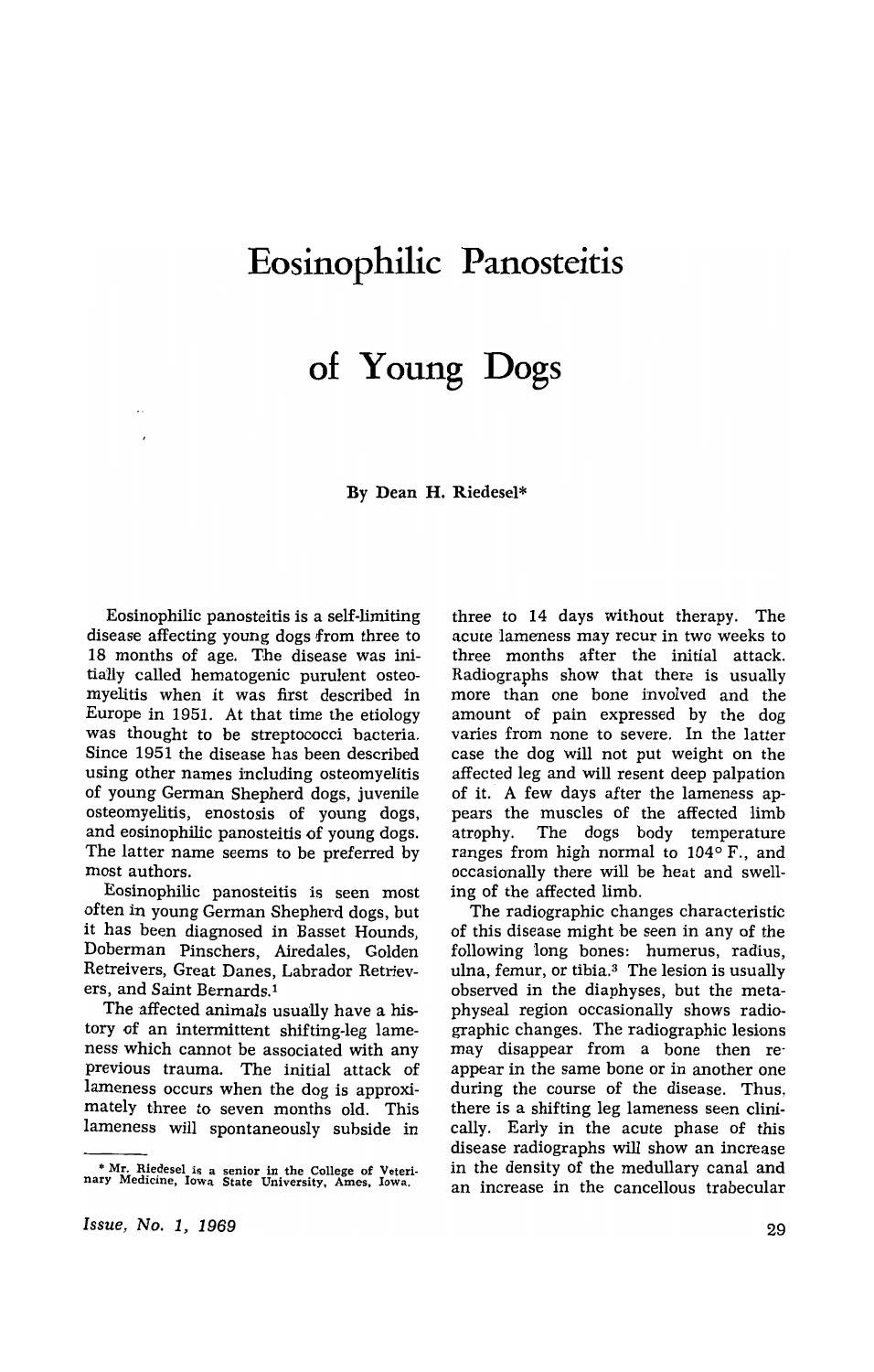

Figure 1. A radiograph showing an increased density in the medullary cavity of a dog with eosinophilic panosteitis.

pattern. Three to five days later there will be inffitration of the medullary canal resulting in an increased density (Fig. 1). This infiltration usually begins at the nutrient foramen (Fig. 2). Two to eight weeks after the acute phase of the disease there will be migration of the densities within the medullary canal (Fig. 3). Finally two to three months after the initial signs

there will be resolution of the lesion and the bone will again appear normal radiographically. Periosteal proliferation may be seen radiographically (Fig. 4) a few days after intramedullary lesions, but it also will be resolved in a few months. Researchers have shown histologically that in the area of increased density there is an increase of histocytes and plasma cells. <sup>1</sup>

Previous literature reports that one-half of the cases of eosinophilic panosteitis show relative and absolute eosinophilia.<sup>1</sup> There is an accumulation of eosinophils in the marrow of affected bones late in the course of the disease. The total white count, however, remains in the high end of the normal range. There is not a specific anemia present, but target cells and hypochromic erythrocytes are occasionally observed. The serum levels of calcium, phosphorus, and alkaline phosphatase are all within the normal range. Bone marrow smears reveal an increased number of myeloid precursors, histiocytes, and plasma cells with a definite lack of megakaryocytes.

The specific etiology of this disease is yet unknown, but *Clostridium striatum* is a common isolate. The disease has, however, been artificially transmitted to German Shepherd pups using bacteria-free and cell-free Seitz filtrates obtained from the bone marrow of spontaneously occurring cases. Nutritional causes have been excluded because all known cases have been fed adequately.

Presently there are no therapeutic regiments which affect the course of the disease. Treatment is, therefore, primarily symptomatic using analgesics and glucocorticoids in cases where there is severe pain. The duration of clinical signs is usually self-limiting being resolved in one week to eight months and most commonly in two to three months. Thus, since this is a chronic disease, steriod therapy should be used only in those dogs which show extreme pain and discomfort.

#### *INCIDENCE*

There have been three cases of eosino- . philic panosteitis presented to the Stange

*Iowa State University Veterinarian*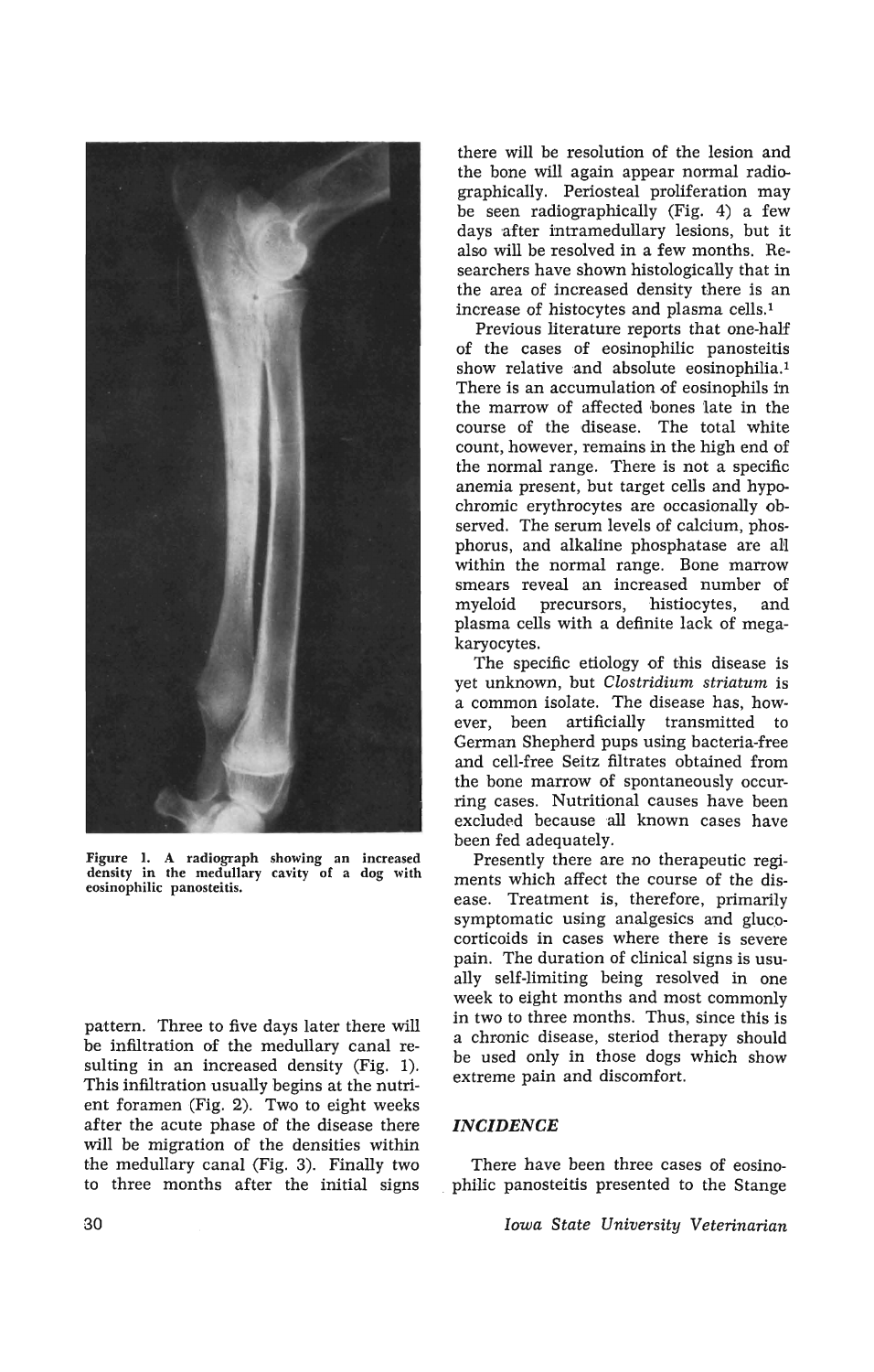Memorial Clinic. One was a six month old St. Bernard in 1966; the other two were an 11 month old Basset Hound and a 12 month old German Shepherd dog in 1968.

### CASE **REPORT I**

On December 4, 1968, a 12 month old male German Shepherd was admitted to the Stange Memorial Clinic with a history of a shifting-leg lameness. This periodic



Figure 2. A radiograph of the right femur of an II month old Basset Hound with eosinophilic pan· oseitis showing an increased density n the region of the nutrient foramen.

Issue, No.1, 1969



Figure 3. A radiograph taken 2 weeks after Figure 2 showing that the lesion has migrated down the medullary cavity and is resolving in the region of the nutrient foramen.

TABLE I

|                                  | Shepherd<br>German | <b>Basset</b><br>Hound |  |
|----------------------------------|--------------------|------------------------|--|
| <b>Blood Culture</b><br>Negative |                    |                        |  |
| Hemoglobin                       | 16.9<br>$gm\%$     | 19.4 $\text{gm}\%$     |  |
| Packed Cell Volume               | $\%$<br>48.0       | 55.5%                  |  |
| Total WBC/cmm                    | 11,700             | 9,000                  |  |
| Eosinophils $(\% )$              |                    | 15                     |  |
| Bands $(\%)$                     | 0                  |                        |  |
| Segmented $(\% )$                | 59                 | 53                     |  |
| Lymphocytes (%)                  | 27                 | 29                     |  |
| Monocytes $(\%)$                 | 5                  | 2                      |  |
| Platelets<br>Adequate            | Adequate           |                        |  |
| RBC Morphology<br>Normal         | Normal             |                        |  |
| Total Eosinophils                | 277.5              |                        |  |

31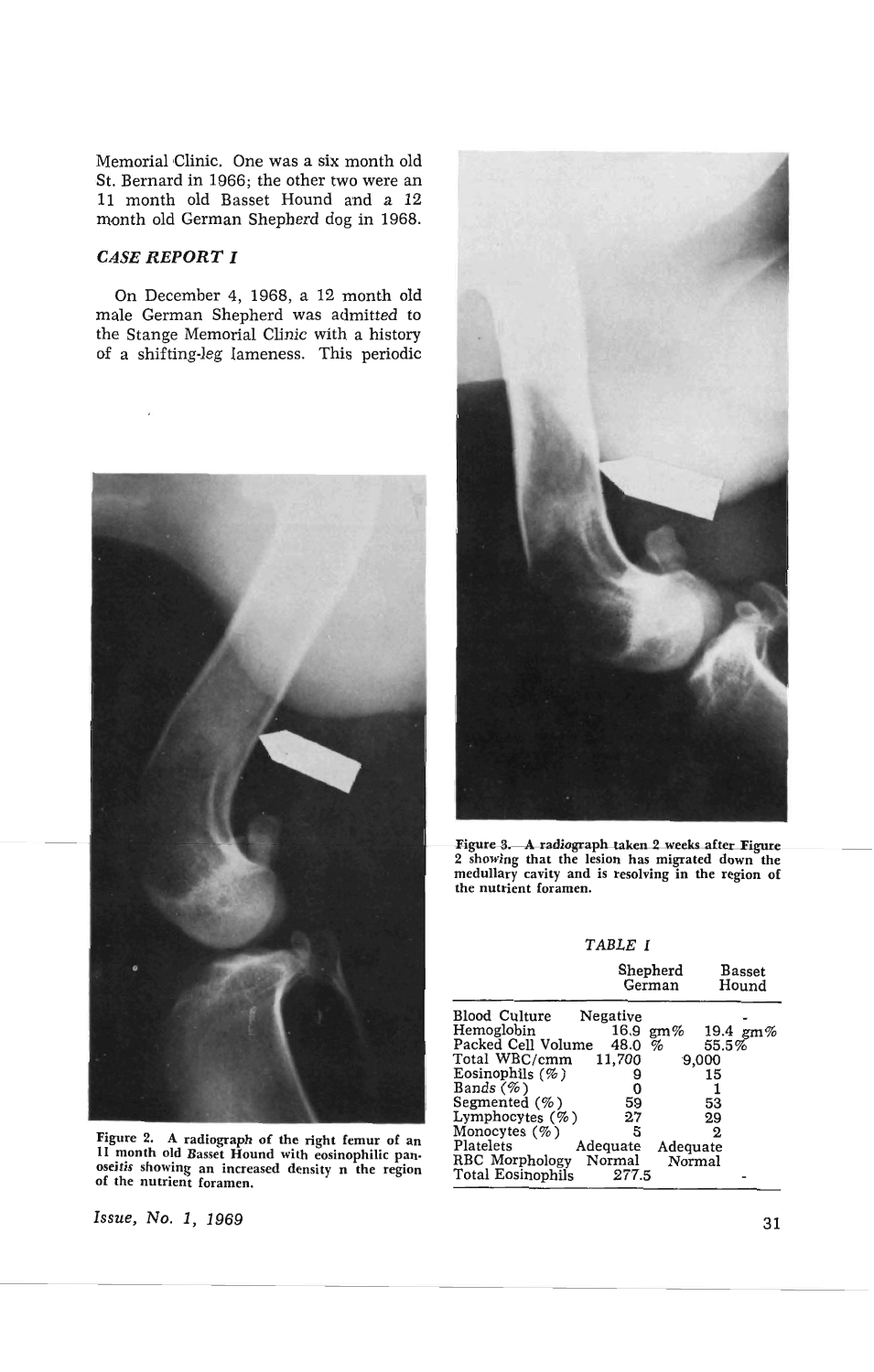

Figure 4. A radiograph of the humerus of a 12 month old German Shepherd with eosinophilic panosteitis showing an increased density within the medullary cavity and periosteal proliferation.

lameness had been going on for the 'last six months, and presently the dog was lame in the right front leg. Pain could not be elicited by deep palpation of the lame leg. The dog had a temperature of 102.5° F., and the appetite was normal. Radiographs were taken of both front legs. The right humerus showed an increase in the density of the medullary cavity with some periosteal proliferation (Fig. 4 and 5). The left humerus showed an increase in the cancellous trabeculation within the medullary cavity. A hemogram was performed (Table I) and serum calcium, phosphorus, and alkaline phosphatase were determined

(Table II). All of these determinations were essentially within the normal range.

From the history, clinical signs, radiographs, and blood chemistry a diagnosis of eosinophilic panosteitis was made.

### *CASE* **REPORT II**

An eleven month old male Basset Hound was brought to the Stange Memorial Clinic on August 12, 1968. He had a history of persistent lameness in the right hind leg for the last  $1\frac{1}{2}$  weeks. The dog would not support any weight on his right hind leg, and pain was elicited while the right femur was being palpated.

Radiographs were taken which revealed an increased density within the medullary



Figure 5. A ventro-dorsal view of the same hum-<br>erus shown in Figure 4.

*Iowa State University Veterinarian*